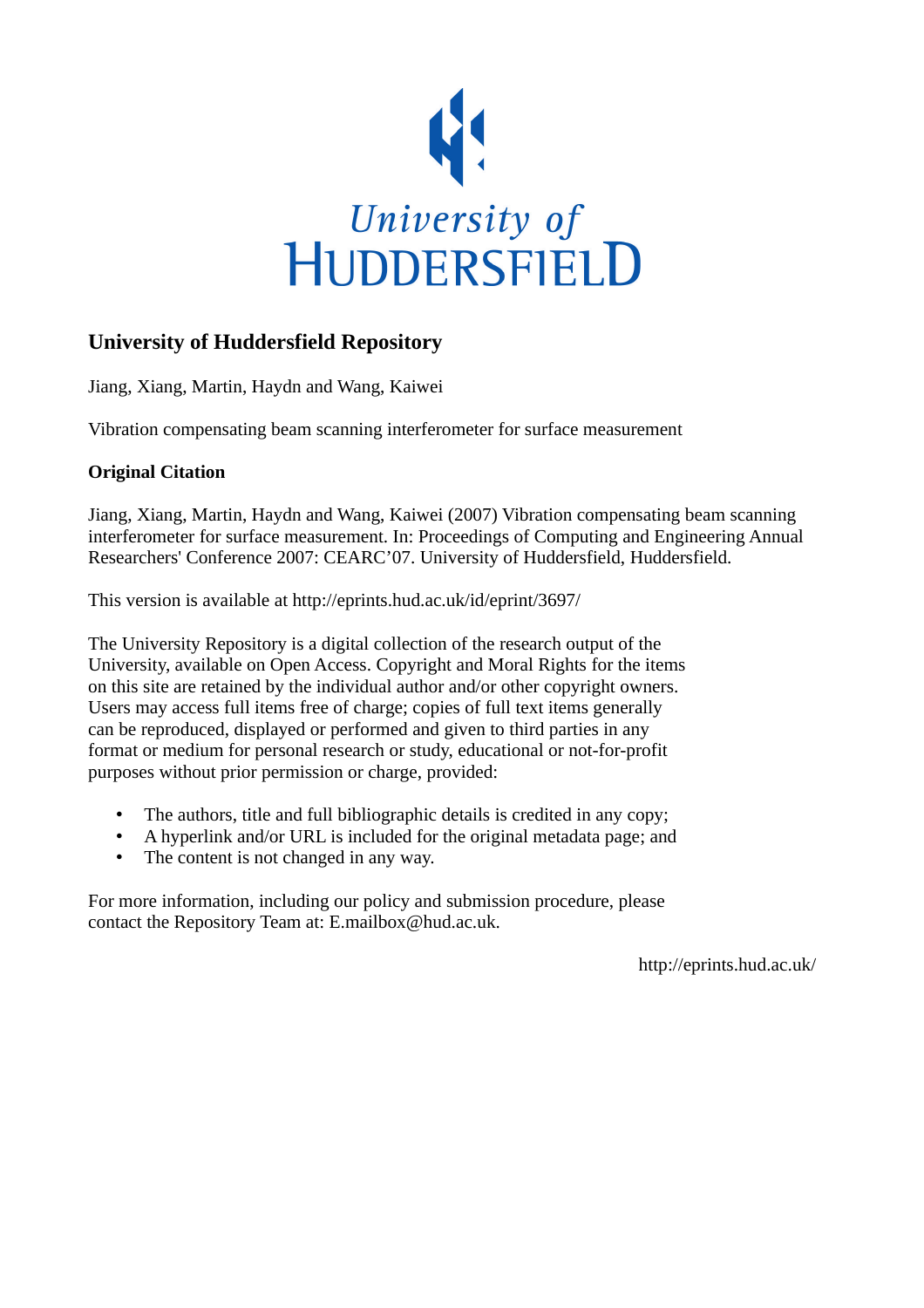# **Vibration Compensating Beam Scanning Interferometer for Surface Measurement**

 $X$ .Jiang<sup>1</sup>, H.Martin<sup>1</sup> and K.Wang<sup>1</sup> <sup>1</sup> University of Huddersfield, Queensgate, Huddersfield HD1 3DH, UK

### **ABSTRACT**

*Light beam scanning using a dispersive element and wavelength tuning is coupled with fibre-optic interferometry to realize a new surface measurement instrument. The instrument is capable of measuring nano-scale surface structures and form deviation. It features active vibration compensation and a small optical probe size that may be placed remotely from the main apparatus. Active vibration compensation is provided by the multiplexing of two interferometers with near common paths. Closed loop control of a mirror mounted on a piezoelectric transducer is used to keep the path length stable. Experiments were carried out due deduce the effectiveness of the vibration compensation and the ability to carry out a real measurement in the face of large environmental disturbance.* 

**Keywords** fibre interferometer vibration stabilised

### **1 INTRODUCTION**

Technological advances in several fields have resulted in the increased use of nano-scale and ultraprecision surfaces. Such fields include optics, hard disc manufacture, micro molding and micro machining. Multi-axis machining and micro-fabrication techniques are seeing surfaces with sub-micron form accuracy and the production of nano-scale surface features. With ever decreasing manufacturing scales the current state of online metrology methods is found to be lacking. Light scattering methods are numerous and well established, they can give a qualitative idea of overall surface roughness and are in generally suitable for in-situ measurement. Unfortunately they cannot provide traceability as they work using fitting and statistical interpretation. Additionally, they are all area averaging techniques and so cannot be used to discern micro-structures [1-4]. Other novel methods are either limited in scope or resolution [5,6].

Optical interferometric techniques for metrology hold many advantages such a speed, resolution, traceability and non-contact measurement. They are not however very suitable for the application to on-line measurement due to the fact that any height disturbance is mapped directly onto the measurement result. This research hopes to try and alleviate this issue by providing immunity to disturbance during the measurement interval by way of active vibration compensation, thus realizing an instrument with the benefits of an optical interferometer, but which is suitable for on-line applications.

One of the central requirements for the development of the multiplexed fibre interferometer is the ability to place it on-line, in a workshop environment. Clearly such a requirement presents difficulties for precision measurement where usually the environment is a vibration isolated, temperature stabilized clean room. The challenge to try and create a device to measure accurately and repeatably under workshop conditions is a major one.

### **2 PRINCIPLE**

The key feature of the multiplexed fibre interferometer is the combination of two interferometers operating at different wavelengths but which follow a common path for the majority of their length. The paths separate only at the optical probe, at which point they are laterally displaced along a profile on the measurand surface. Any vertical movement of the measurand due to vibration will change the optical path length of both interferometers equally. Additionally, any path length change elsewhere in the interferometer due to temperature variation will also affect both interferometers equally.

Using one of the interferometers as a reference interferometer at a fixed wavelength, we can measure the fluctuations in optical path length due to these external factors. Furthermore, the use of an actuator to alter the path length in one of the arms will induce an identical path length change in both interferometers. Closed loop control can be applied using the fixed wavelength reference interferometer output as the feedback source. When employed, the closed loop control can lock the reference interferometer path length at any point and hold it there in the face of disturbance. By virtue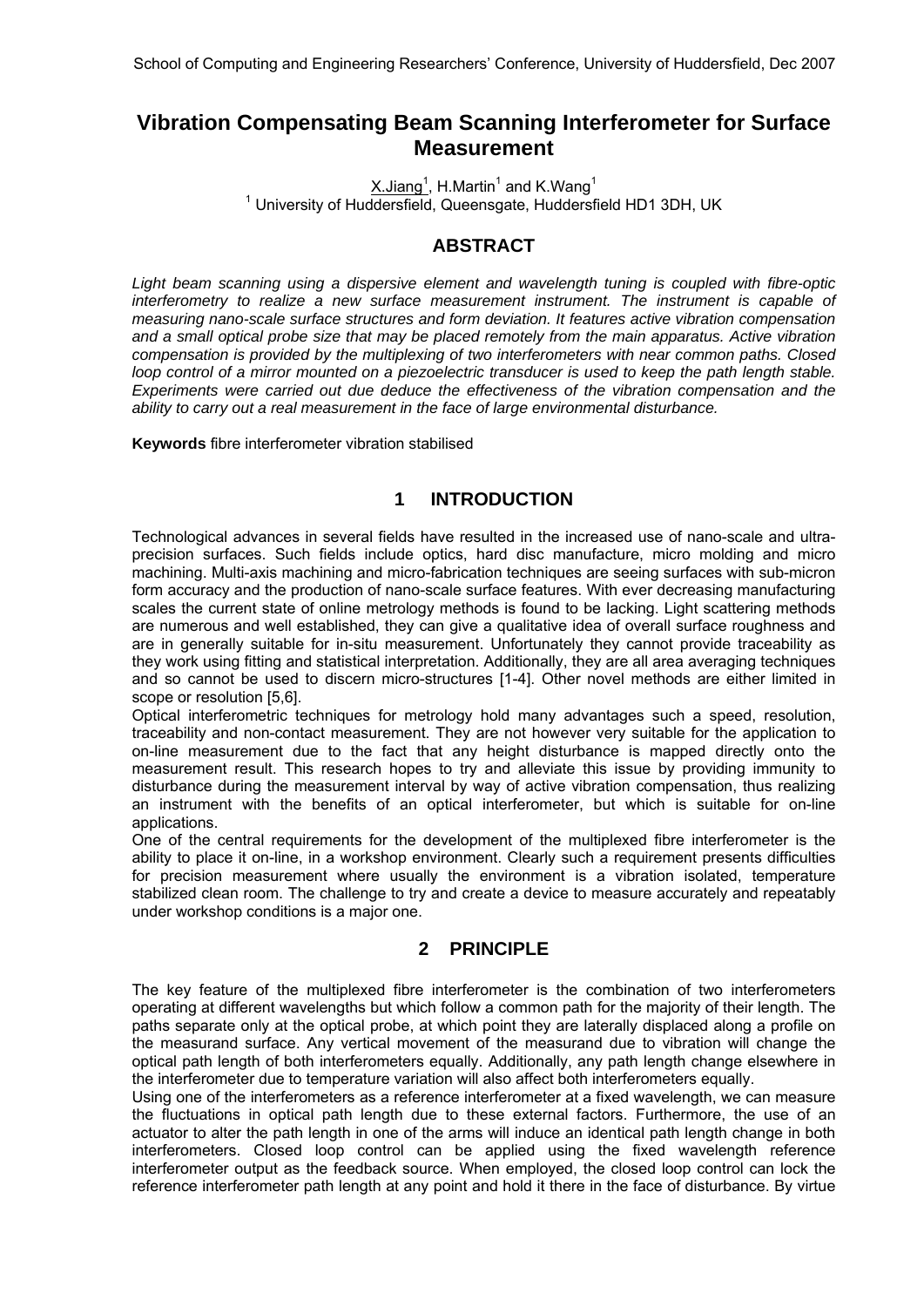of the near common path configuration, this will in effect hold the second, measurement interferometer steady as well. This measurement interferometer is now free to perform the required measurement in a stable fashion [7].

The reference interferometer also provides the ability to implement accurate phase shifting interferometry techniques in order to retrieve the phase data from the measurement interferometer output. The mirror may be moved very accurately using the same closed loop feedback method as for vibration cancellation.

The actual surface measurement is performed by sweeping the light beam of the measurement interferometer along a profile on the surface. This is facilitated by tuning the source wavelength, and placing a blazed diffraction grating in the beam path. The first order beam is thus used as an optical stylus. The interference signal is sampled and digitized during the sweep to provide a discrete set of intensity values for each sampled point on the swept profile.

Extraction of phase data from the output of an interferometer is non-trivial due the co-sinusoidal nature of the response. Phase shifting interferometry (PSI) is used to discern the actual phase value [8].

In our method the measurement interferometer source wavelength is tuned to provide the beam scanning, and the resulting intensity values produced by the scanned profile are sampled. After each beam sweep, a phase shift is induced by moving the piezo-electric translator (PZT) mounted reference mirror. We thus retrieve four sets of intensity data, each containing the intensity values for the same scanned profile but at different phase shifts. If  $\varphi(x)$  is the original phase at a sampled point x on the scan profile, the phase is altered by 4 equal steps;  $-3\alpha$ ,  $-\alpha$ , α and 3α around this point and 4 intensity values are obtained,  $I_1(x)$ ,  $I_2(x)$ ,  $I_3(x)$  and  $I_4(x)$  respectively. These can then be input into the Carré PSI algorithm to yield the original phase value at each profile point, *x* ;

$$
\varphi(x) = \tan^{-1} \sqrt{\frac{\left(3I_2(x) - 3I_3(x) - I_1(x) + I_4(x)\right)\left(I_1(x) + I_2(x) - I_3(x) - I_4(x)\right)}{\left(I_1(x) - I_2(x) - I_3(x) + I_4(x)\right)^2}}
$$
(1)

The most effective phase shifting angle to provide the greatest immunity from random, non-systematic intensity noise (thus reducing lost data points) has been shown to be 110° thus  $\alpha$  is set to 55° [9]. With closed loop control it is possible to lock the reference interferometer at any point on the reference fringe simply by adjusting the set-point voltage applied to the PI controller. This method greatly reduces error due to the large non-linearities present in all PZTs.

### **3 APPARATUS**

Figure 1 shows the experimental setup of the interferometer. A laser diode and the tunable laser source (TLS) illuminate the reference and measurement interferometers respectively. The laser diode operates at a wavelength of 1550nm and the TLS is operated between 1560 nm and 1580 nm. Both sources are multiplexed into the same fibre by a 3dB coupler. A combination of a reflective diffraction grating and collimating objective lens provides the ability to scan the measurement beam across the surface of the measurand, by tuning the source wavelength. De-multiplexing of the two interferometer sources is performed by a combination of a circulator and fibre bragg grating (FBG). After demultiplexing, the intensity of each interference signal is interrogated by a fibre pigtailed PIN detector.

The actual interferometer is a Michelson configuration using a blazed diffraction grating (Jobin Yvon 510 97 020) with the reflected zero order beam and the diffracted first order beam providing the two beam paths. Light from the input fibre is collimated onto the diffraction grating using a graded index (GRIN) lens, which serves also to couple the returning light beam back into the fibre. On retroreflection from the reference mirror and the measurand surface, they recombine on the grating. A blazed grating is used to shift more of the source light power to the measurand (first order) surface beams as it is reasonable to expect that this surface would generally be less reflective than the reference mirror. An achromatic doublet (Melles Griot LAI007) is used to collimate the diffracted beam onto the measurand surface. When the wavelength of the diffracted beam is tuned the measurement beam sweeps laterally across the surface. Clearly, the lateral resolution of the instrument is a limited by the focused measurement beam diameter. The wavelength change,  $\Delta\lambda$  of the tunable laser (Ando Electric Co. AD4320D) is from 1560 nm to 1580 nm which with the current optics yields a scan length of approximately 3mm.

A data acquisition (DAQ) card (National Instruments NI PCI-6221) samples the measurement interferometer output during the wavelength sweep generating a data array with each element representing the interferometer intensity at each point on the scanned profile. The reference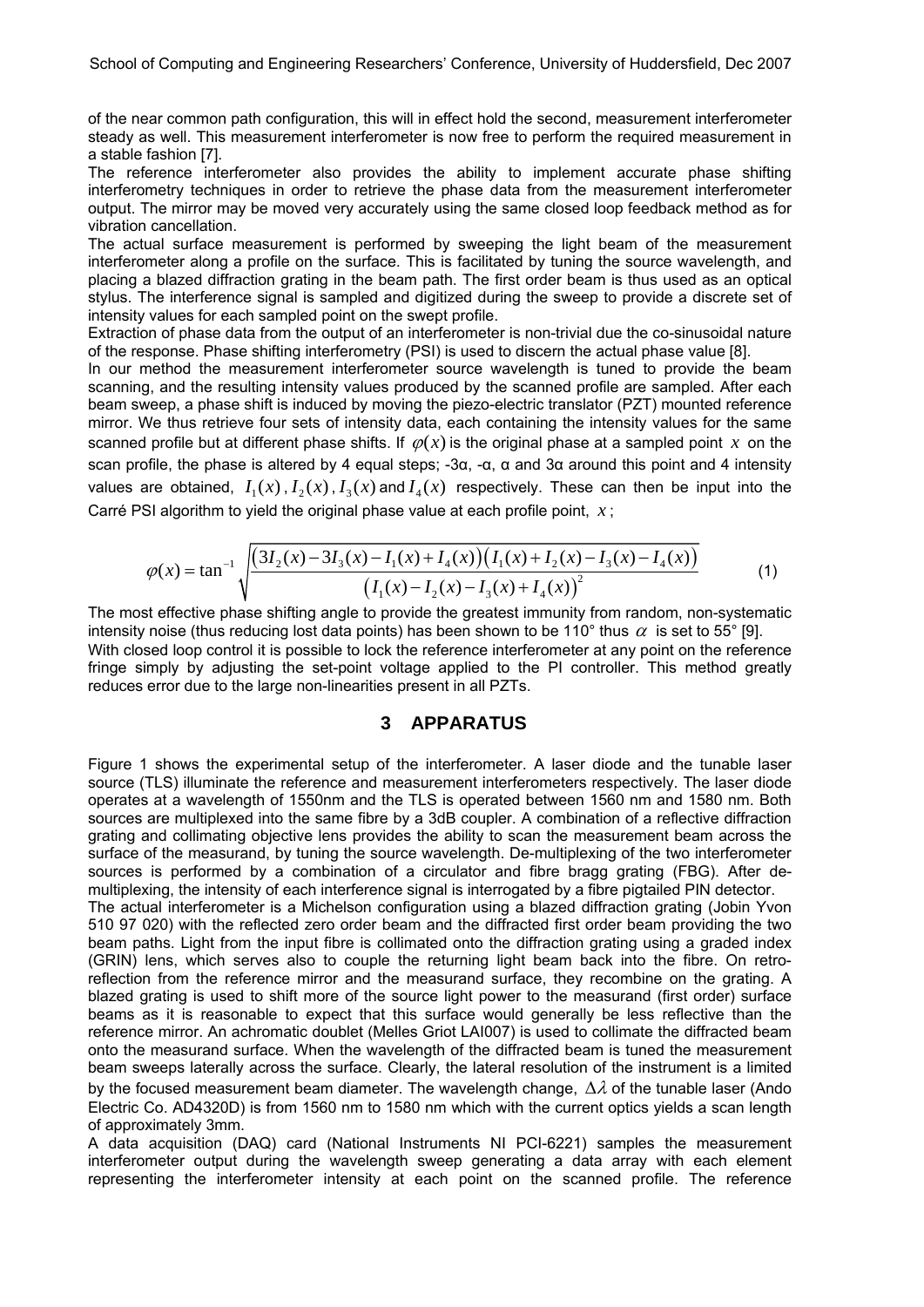interferometer measurement beam remains in the same spot on the surface during the profile scan since its wavelength remains constant at 1550nm. The output of each interferometer is analysed using two separate PIN detectors. The PIN detectors are operated with no reverse voltage bias in order to reduce excess shot noise resulting from dark current flow. This is reasonable as high speed operation is not a priority in this application. Each PIN detector is interrogated by transimpedance amplifier which provides high gain current to voltage conversion.

A low voltage piezoelectric translator (PZT) stack is utilised (PI 820.10) to move the reference mirror which provides a displacement of 15µm/100V. This means with a ±15V control voltage range we can apply approximately 4.5μm of displacement thus providing 6 full fringes of compensation range.

State of polarisation (SOP) evolution in single mode optical fibres can be a major source of error in any interferometric optical fibre sensor. The subject has been well studied and many methods for overcoming such effects have been suggested [10]. The arms of a fibre interferometer can be modelled as a lumped birefringence  $\,R_{r-m}\,$  of rotational magnitude (phase delay)  $\,\Omega_{r-m}\,.$  The visibility of the interferometer output is a function of the angle,  $\theta$  subtended by the great circle joining the input SOP and the lumped birefringence  $R_{r-m}(\Omega_{r-m})$ , as represented on the Poincaré sphere [11]. In the case for our instrument, the arms are free space optics thus  $R_{r-m}(\Omega_{r-m})$  remains approximately static. As such it is only the variation of the input SOP that alters the value of  $\theta$ . The dependence of visibility on  $\theta$  is seen to be.

$$
V = \left\{1 - \sin^2 \theta \cdot \sin^2 \left(\Omega_{r-m} / 2\right)\right\}^{1/2}
$$
 (2)

It has also been shown that phase error in the output of an interferometer may also be produced by SOP variation and that this phase error is most pronounced when the visibility is at a minimum. Thus the best operating conditions for a fibre interferometer in terms of both signal to noise ratio and polarisation induced phase noise is to ensure that the visibility is maximised.

Pseudo un-polarised light as produced by a polarisation scrambler, assuming the frequencies of interest are much lower than the scrambling frequency, can be used to reduce visibility variance due to SOP evolution in the input fibre. We used an all-fibre polarisation scrambler (Fibre Pro PS-155A) which has a scrambling rate of 200 kHz. This resulted in a much improved stability from input lead perturbation at the cost of slightly reduced visibility. In addition, all fibres were taped down to the optical table in order to reduce movement wherever possible. Currently, the position of a fibre loop on the optical table is adjusted to obtain an approximate maximum visibility value before the scrambler is switched on [12].

A digital control method using the flexibility of a dedicated digital signal processing (DSP) device means that the process of changing parameters, altering controller structures and adding filters can be done by simply altering software. Stability of parameters due to environmental change is also greatly improved. It also opens up the possibility of using adaptive algorithms in the future to enhance performance. A standard PID algorithm is shown below in recurrence form;

$$
y_n = y_{n-1} + K_p \left[ \left( 1 + \frac{T_s}{T_i} + \frac{T_d}{T_s} \right) e_n - \left( 1 + 2 \frac{T_d}{T_s} \right) e_{n-1} + \frac{T_d}{T_s} e_{n-2} \right]
$$
(3)

Where *y* is the control signal sent to the PZT and *e* the error signal derived from the difference between the setpoint and the actual output of the interferometer.  $T_i$  and  $T_d$  are the integration time and differential gain respectively and  $K_p$  is the controller overall gain. The sampling interval is  $T_s$ which must be much higher than the frequencies of interest.

The algorithm (3) was implemented using a Texas Instruments TMS320F2812 digital signal controller and code was produced using a dedicated C-compiler. It is a 32 bit fixed point processor and runs at up to 150 million instructions per second (MIPS). An interface board was also constructed to provide the analogue control signal using a 16bit digital to analogue converter (Analog Devices AD766JN). The board also provided a transimpedance amplifier and digital input/output also. The tuning of the discrete PID controller was done with the derivative action turned off, essentially providing a PI controller.

#### **4 RESULTS AND DISCUSSION**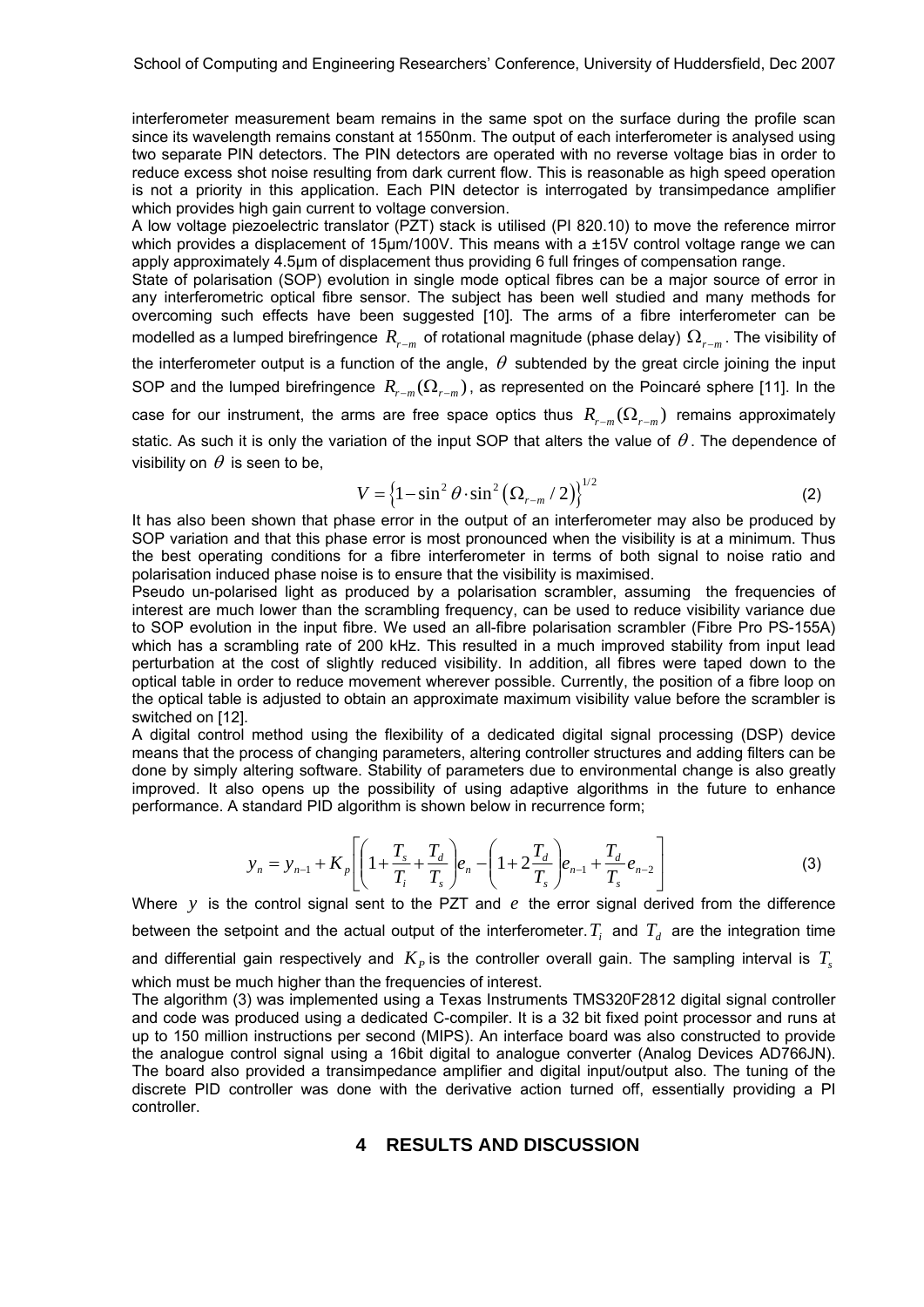In order to determine the effectiveness of the vibration compensation two experiments were carried out. First, a sinusoidal disturbance of 300nm peak to peak was applied to the measurement mirror using a PZT. The disturbance was centred about the quadrature point and its magnitude recorded. The active vibration compensation was then switched on and the interferometer locked to the quadrature point, a reduced magnitude being observed. The experiment was repeated at gradually increasing frequencies. Figure 2 shows the attenuation of the disturbance observed at the output of the measurement interferometer when the vibration compensation was switched on relative to the uncompensated signal. The reduced effectiveness of the vibration compensation at the higher frequencies is due to the limited slew rate of the PZT. This could be improved by using a stiffer, preloaded PZT and applying the full scale voltage range with a suitable PZT driver.

A second experiment was carried out to determine the ability of the system to take measurements in the face of induced disturbance. A step height sample measured with the system. A large scale 50Hz sinusoidal disturbance of 750nm peak to peak was applied to the measurand. Such a disturbance accounts for approximately a full fringe of disturbance around the operating wavelength and as such would completely obscure any height data obtained in any uncompensated interferometer. The step height was first measured by the interferometer with no disturbance applied and the resultant phase profile is shown in figure 3(a). It was then measured again with the disturbance applied to the measurand; the results are shown in figure 3(b). Due to the fact that the phase stepping and the active vibration compensation are both controlled by the same closed loop feedback, it is impossible to make a measurement without also having the vibration compensation active. We cannot therefore show the worst case result of the disturbed step height sample with no vibration compensation present.

With the view that most building disturbance frequencies tend to be below a few 100 Hz, the system shows great promise. However, by increasing the frequency response of the compensation system we will be able to better improve the response and high frequencies and further reduce the error at the low end. Preliminary experiments have been performed with and electro-optic modulator (EOM) with this aim in mind.

### **5 IMPROVING PERFORMANCE AND FUTURE WORK**

An electro-optic modulator (EOM) is capable of providing very rapid variation in its refractive index when a strong electric field is applied across it. By placing an EOM in the arm of an interferometer it can be used to vary alter the phase in that arm as the refractive index change in the crystal alters the optical path length. It can be seen that this effect has the same effect as a mirror mounted on a PZT but there is no physical movement involved and access times are much quicker.

An electro-optic modulator (EOM) is capable of providing very rapid variation in its refractive index when a strong electric field is applied across it. By placing an EOM in the arm of an interferometer it can be used to vary alter the phase in that arm as the refractive index change in the crystal alters the optical path length. It can be seen that this effect has the same effect as a mirror mounted on a PZT. However, there are no moving parts involved and access times are much quicker. A few such interferometric systems have been developed already but the main limitations are the expense and difficulty of driving them [14]. Phase retardation capabilities are characterised by the half-wave

voltage,  $V_{\pi}$  of the EOM. Typical values of  $V_{\pi}$  for bulk optic EOMs are in the range of 300V at

operating wavelengths of 1600nm and they represent highly capacitive loads [42]. The large slew rates and current supply requirements thus make very high speed operation very difficult.

Communications technology provides a cheaper and much improved solution that may be integrated into a fibre optic interferometer to provide the same stabilisation feature. Integrated optic phase modulators perform the same function as there bulk counterparts, but due to the long length of the waveguide compared to its narrow width, values of  $V_\pi$  can be as low as 3V. They present a small capacitive load (typically a few pF), which means that the driving electronics can be very simple and modulation speeds of up to several GHz can be obtained.

The EOM used features a  $V_{\pi}$  of <5V (at 1550nm operating wavelength) and is capable of being driven across a range of ±30V. This yields a phase range of approximately 12π radians, the equivalent of path change of 4.65 µm.

An integrated optic EOM supplies two major advantages over a PZT/mirror based methods. Very fast frequency response means that higher frequency disturbance may be compensated for and open up the possibility of implementing phase shift techniques at very fast rates and allowing pseudo real-time phase readouts from the system.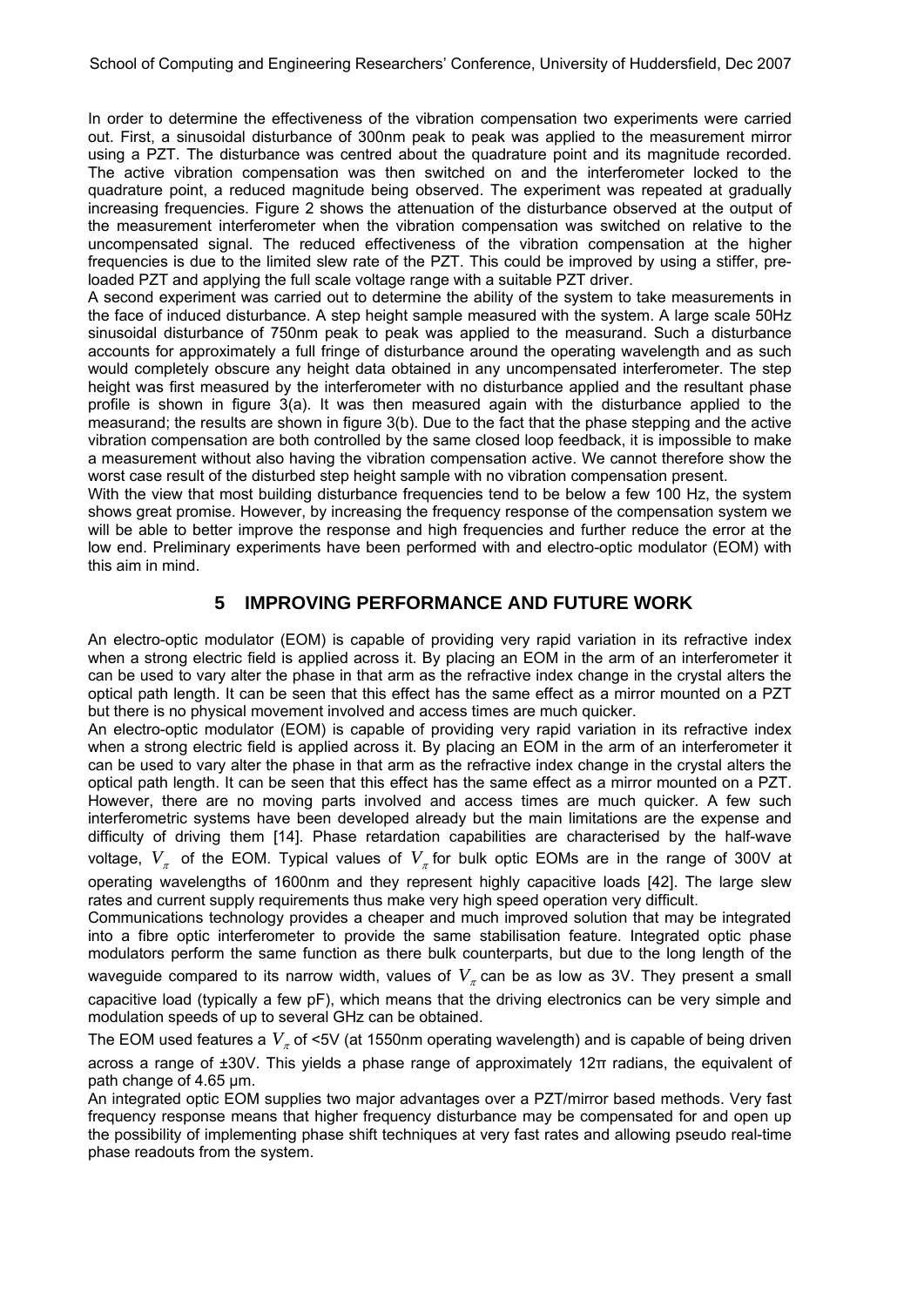The scheme remains, in its physical setup, very similar to the previous one and is shown in figure 5. The key difference is that the reference mirror is now fixed and an EOM is placed in the reference fibre path. Phase shifting is now performed applying a stepped input voltage to the EOM, each step relating to the required phase shift. The stepping rate is limited by the rise/fall times of the EOM and its driver (typically <10μs) as well as the frequency response of the PIN detector used.

PSI techniques at such high rates will result in enhanced accuracy as the disturbance between shifts will be less. In addition, no mechanical parts mean vibration due to mirror movement is eliminated, as are errors due to PZT non-linearity. It is feasible to operate the phase stepping system in an open loop configuration, as long as the proper calibration is performed prior to the measurement.

With such high retrieval rates for real phase data, the possibility of stabilisation using this technique now becomes apparent. As the DSP can sample and process the outputs of the measurement and reference interferometers simultaneously. The real phase data from the reference interferometer can be used to keep the OPD of the interferometers arms stable by adjusting the DC bias of the stepped waveform applied to the EOM. Stabilisation can be carried out with a PID algorithm, using the DSP, with calculated phase data from the reference interferometer providing the error signal source. Measurement data can be stored on board the DSP and read out over an RS232 interface or similar at the end of the measurement cycle. Clearly it is the DSP that will be the bottleneck in this system, but very fast 3-step phase shifting algorithms designed specifically for realtime embedded applications have been developed [15]. Figure 5 illustrates the rapid phase shifting technique.

The results from preliminary tests with a custom built EOM (Eospace inc.) are promising. A setup similar to that shown in figure 4 was setup, but without the tuneable laser or FBG de-multiplexer. This provided an all-fibre Michelson interferometer running at a fixed wavelength of 1550nm. Initial observations were that path length change in the all fibre configuration of the arms due to disturbance and temperature drift was greatly increased as expected [16]. A square wave was used to drive the EOM over approximately one full fringe of movement and the results were recorded by a digitizing oscilloscope, see figure 7(a). The open loop response of the PZT was also recorded for comparison and the results are shown in figure 7(b). The rise time for the EOM is approximately 25μs as opposed about 1ms for the PZT. A further experiment to directly modulate the laser diode intensity showed that the response was limited by the photodiode/transimpedance amplifier configuration, not the EOM. We thus expect to see even greater increases in response speeds once the receiver has been optimised.

While response speeds are much improved with this method, stability issues due to SOP evolution will be much pronounced. The all-fibre configuration in the individual arms means that visibility fading due to varying birefringence in the arms is apparent. This cannot be improved upon by the use of a polarisation scrambler, unlike in the previous setup. Another problem is that an inline linear polarizer is used in the EOM to ensure that only the phase shifted polarisation makes it through the interferometer arm. The result of this is that SOP evolution in the input lead now leads directly to an output intensity shift (as opposed to a visibility shift). Further research work will clarify the situation and the introduction of polarisation maintaining fibres could go a long way to alleviating this problem.

#### **REFERENCES**

[1] Vorburger, T. and Teague, E., "Optical techniques for on-line measurement of surface topography", Precision Engineering 3(2), 61-83 (1981).

[2] Vorburger, T., Marx, E. and Lettieri, T., "Regimes of surface roughness measurable with light scattering", Appl. Opt. 32, 3408 (1993).

[3] Creath, K., "Phase-shifting speckle interferometry", 24, 3058 (1985).

[4] Tay, C., Wang, S., Quan, C. and Shang, H., "In situ surface roughness measurement using a laser scattering method", Optics Communications 218 (2003), 1-10.

[5] Kuwamura, S., Yamaguchi, I., "Wavelength scanning profilometry for real-time surface shape measurement", Appl. Opt. 36, 4482 (1997).

[6] Yamamoto, A. and Yamaguchi, I., "Profilometry of SIoped Plane Surfaces by Wavelength Scanning Interferometry", Optical Review 9(3), 112-121 (2002).

[7] X. Jiang, K. Wang, and H. Martin, "Near common-path optical fibre interferometer for potentially fast on-line microscale-nanoscale surface measurement," Opt. Lett. **31**, 3603-3605 (2006).

[8] K. Creath, "Phase-Measurement Interferometry Techniques," in *Progress in Optics*. XXVI, E. Wolf, ed. (Elsevier Science Publishers, Amsterdam,1988), pp.349-393.

[9] Kemao, Q., Fangjun, S., and Xiaoping, W., "Determination of the best phase step of the Carré algorithm in phase shifting interferometry", Meas. Sci. Technol. 11, 1220–1223 (2000).

[10] Heidrich, H., Hoffman, D. and Noé, R., "Endless Polarisation Control Systems for Coherent Optics", J. Lightwave Technology 6(7), 1199-1208 (1988).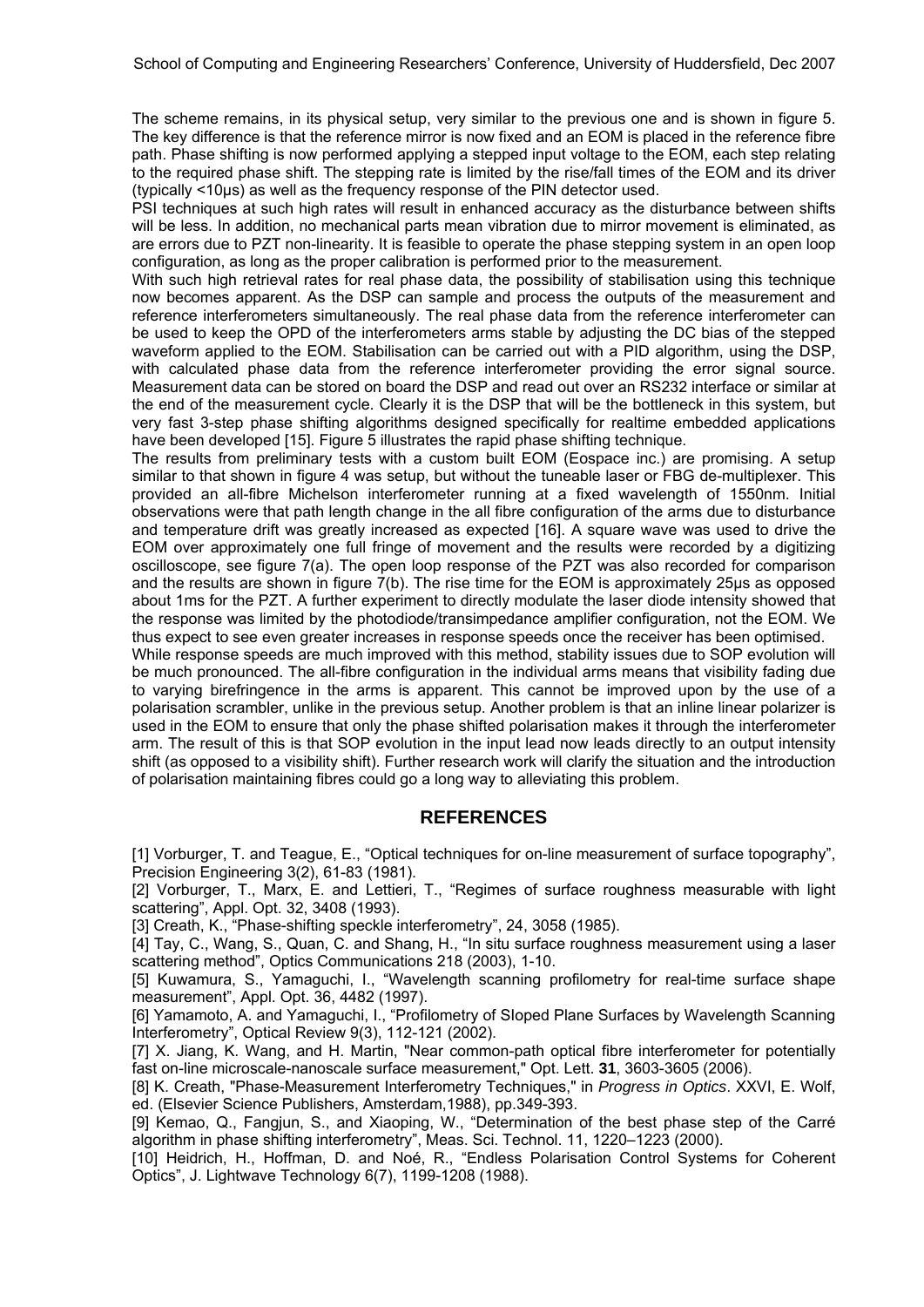[11] Johnson, M., "Poincaré representation of birefringent networks", Appl. Opt. 20(12), 2075-2080 (1981).

[12] Kersey, A., Marrone, M. and Dandridge, A., "Analysis of Input-Polarisation-Induced Phase Noise in Interferometric Fibre-optic Sensors and Its Reduction using Polarisation Scrambling", J. Lightwave Technology 8(6), 838-845 (1990).

[13] Hang, C.C., Tan, K.K., and Wang, Q., "*Advances in PID control*", London : Springer, pp. 99-187 (1999).

[14] Zhou, C. and Burge, J., "Vibration compensated interferometer for surface metrology", App. Opt. 40, 6215.

[15] Huang, P.S. and Zhang, S., "Fast three-step phase-shifting Algorithm", Appl. Opt. 45(21), 5086-5091 (2006).

[16] Jackson, D.A., Priest, R., Dandridge, A., and Tveten, A.B., "Elimination of drift in a single-mode optical fibre interferometer using a piezoelectrically stretched coiled fibre", Appl. Opt. 19(17), 2926- 2929 (1980).



#### **Figure 1 Experimental Setup**